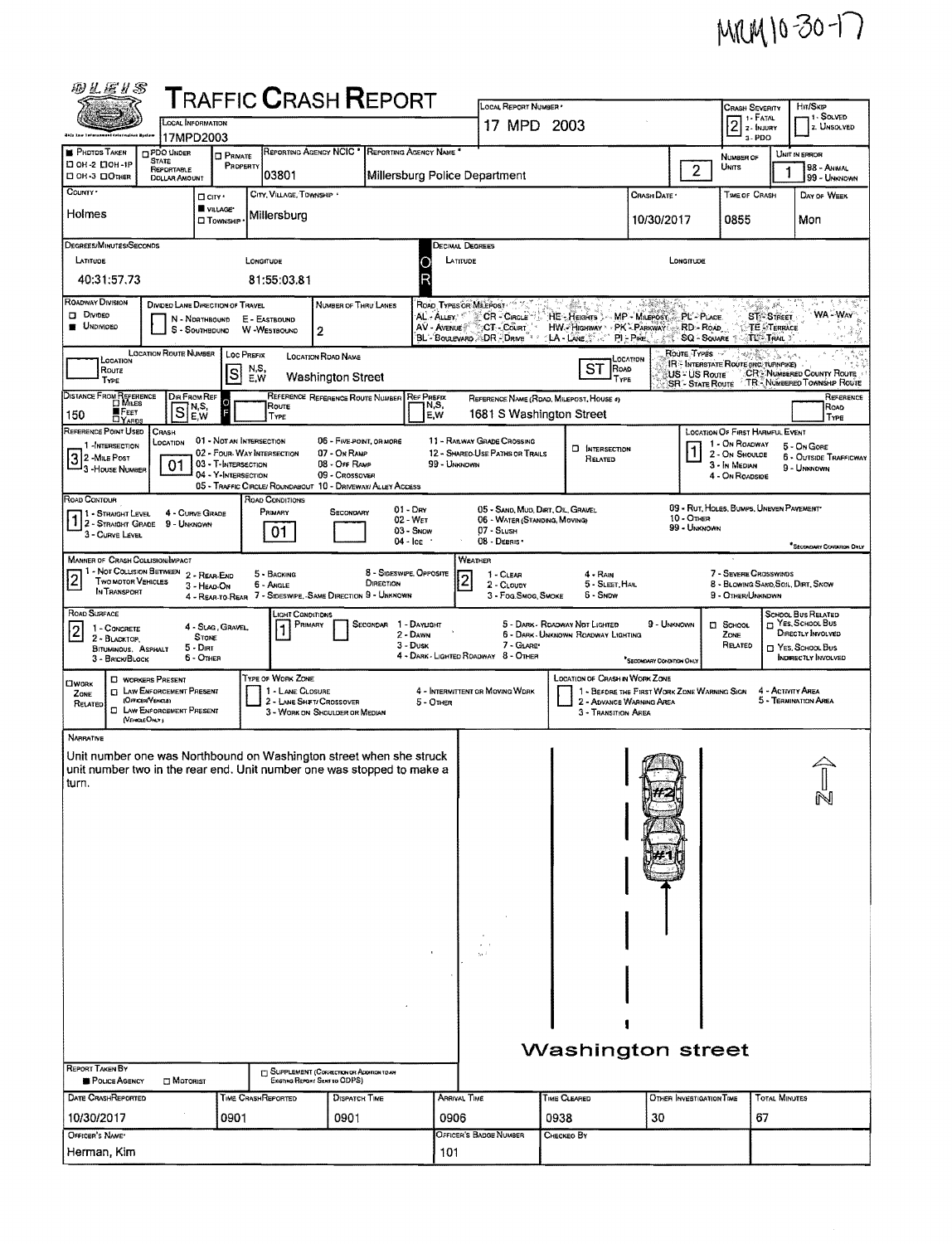|                                                                                                                                                                                                                                                            | Unit                                                                                                                                                  |                                                                                |                                                                                                                               |                                              |                                                 |                                                                       |                                                           |                                                                                                                                             |                                                                |                                                                                                                                                                                                                       |  |  |  |
|------------------------------------------------------------------------------------------------------------------------------------------------------------------------------------------------------------------------------------------------------------|-------------------------------------------------------------------------------------------------------------------------------------------------------|--------------------------------------------------------------------------------|-------------------------------------------------------------------------------------------------------------------------------|----------------------------------------------|-------------------------------------------------|-----------------------------------------------------------------------|-----------------------------------------------------------|---------------------------------------------------------------------------------------------------------------------------------------------|----------------------------------------------------------------|-----------------------------------------------------------------------------------------------------------------------------------------------------------------------------------------------------------------------|--|--|--|
|                                                                                                                                                                                                                                                            |                                                                                                                                                       | <b>LOCAL REPORT NUMBER</b><br>17 MPD 2003                                      |                                                                                                                               |                                              |                                                 |                                                                       |                                                           |                                                                                                                                             |                                                                |                                                                                                                                                                                                                       |  |  |  |
| UNIT NUMBER                                                                                                                                                                                                                                                | OWNER NAME: LAST, FIRST, MIDDLE ( C SAME AS DRIVER )                                                                                                  |                                                                                |                                                                                                                               |                                              |                                                 | OWNER PHONE NUMBER                                                    |                                                           |                                                                                                                                             |                                                                |                                                                                                                                                                                                                       |  |  |  |
|                                                                                                                                                                                                                                                            | Wiggins, Haley, N                                                                                                                                     |                                                                                |                                                                                                                               | 740-502-5905                                 |                                                 | Damage Area<br><b>DAMAGE SCALE</b><br>FRONT                           |                                                           |                                                                                                                                             |                                                                |                                                                                                                                                                                                                       |  |  |  |
| OWNER ADDRESS: CITY, STATE, ZIP                                                                                                                                                                                                                            | SAME AS DRIVER )                                                                                                                                      | $\overline{2}$<br>1 - NONE                                                     |                                                                                                                               |                                              |                                                 |                                                                       |                                                           |                                                                                                                                             |                                                                |                                                                                                                                                                                                                       |  |  |  |
| α<br>25353 TR 252, Newcomerstown, OH, 43832<br>VEHICLE IDENTIFICATION NUMBER .                                                                                                                                                                             |                                                                                                                                                       |                                                                                |                                                                                                                               |                                              |                                                 |                                                                       |                                                           |                                                                                                                                             |                                                                |                                                                                                                                                                                                                       |  |  |  |
| LP STATE LICENSE PLATE NUMBER                                                                                                                                                                                                                              |                                                                                                                                                       | # Occupants                                                                    | 2 - Minon                                                                                                                     |                                              |                                                 |                                                                       |                                                           |                                                                                                                                             |                                                                |                                                                                                                                                                                                                       |  |  |  |
| он<br>GKW9367                                                                                                                                                                                                                                              |                                                                                                                                                       |                                                                                | JN8AF5MVODT206661                                                                                                             |                                              |                                                 |                                                                       |                                                           | 3 - FUNCTIONAL                                                                                                                              | о                                                              | $\Box$                                                                                                                                                                                                                |  |  |  |
| <b>VEHICLE YEAR</b><br>2013                                                                                                                                                                                                                                | <b>VEHICLE MAKE</b><br>Nissan                                                                                                                         |                                                                                | VEHICLE MOOEL<br>Other                                                                                                        |                                              |                                                 | VEHICLE COLOR<br>SIL                                                  |                                                           | 4 - DISABLING                                                                                                                               |                                                                |                                                                                                                                                                                                                       |  |  |  |
| $P$ ROOF OF<br><b>INSURANCE</b>                                                                                                                                                                                                                            | <b>INSURANCE COMPANY</b>                                                                                                                              |                                                                                | POLICY NUMBER                                                                                                                 |                                              | Toweo By                                        |                                                                       |                                                           | 9 - UNKNOWN                                                                                                                                 | Ω                                                              | Έ<br>□                                                                                                                                                                                                                |  |  |  |
| <b>SHOWN</b>                                                                                                                                                                                                                                               | Westfield                                                                                                                                             |                                                                                | WNP4729349                                                                                                                    |                                              |                                                 |                                                                       |                                                           |                                                                                                                                             |                                                                |                                                                                                                                                                                                                       |  |  |  |
| CARRIER NAME, ADDRESS, CITY, STATE, ZIP                                                                                                                                                                                                                    |                                                                                                                                                       |                                                                                |                                                                                                                               |                                              |                                                 |                                                                       |                                                           |                                                                                                                                             |                                                                | CARRIER PHONE                                                                                                                                                                                                         |  |  |  |
| US DOT                                                                                                                                                                                                                                                     | VEHICLE WEIGHT GWWR/GCWR                                                                                                                              |                                                                                | CARGO BOOY TYPE<br>01 - No CARGO BODY TYPE/NOT APPLICABL 09 - POLE                                                            |                                              |                                                 |                                                                       | Trafficway Description<br>1 - Two-Way, Not Divideo        |                                                                                                                                             |                                                                |                                                                                                                                                                                                                       |  |  |  |
| HM PLACARD ID NO.                                                                                                                                                                                                                                          | 2 - 10,001 то 26,000к LBs<br>3 - MORE THAN 26,000K LBS.                                                                                               | 1 - LESS THAN OR EQUAL TO 10K LBS                                              | 01<br>02 - Bus/Van (9-15 Seats, Inc Driver)<br>03 - Bus (16+ Seats, Inc Driver)                                               |                                              | 10 - CARGO TANK<br>11 - FLAT BEO                |                                                                       |                                                           | 2 - Two-WAY, NOT DIVIDEO, CONTINUOUS LEFT TURN LANE                                                                                         |                                                                |                                                                                                                                                                                                                       |  |  |  |
|                                                                                                                                                                                                                                                            |                                                                                                                                                       |                                                                                | 04 - VEHICLE TOWING ANOTHER VEHICLE<br>05 - Loccing                                                                           |                                              | 12 - Dump<br>13 - CONCRETE MIXER                |                                                                       |                                                           | 3 - Two-Way, Divideo, UNPROTECTED (PAINTED OR GRASS >4FT.) MEDIA<br>4 - Two-Way, Divided, Positive Median Barrier<br>5 - ONE-WAY TRAFFICWAY |                                                                |                                                                                                                                                                                                                       |  |  |  |
| <b>HM CLASS</b><br>NUMBER                                                                                                                                                                                                                                  | <b>HAZAROOUS MATERIAL</b><br>0<br>RELATED                                                                                                             |                                                                                | 06 - INTERMODAL CONTAINER CHASIS<br>07 - CARGO VAN ENGLOSED BOX                                                               | 14 - AUTO TRANSPORTER<br>15 - GARBAGE/REFUSE |                                                 | <b>D</b> Hit / Skip UNIT                                              |                                                           |                                                                                                                                             |                                                                |                                                                                                                                                                                                                       |  |  |  |
| NON-MOTORIST LOCATION PRIOR TO IMPACT                                                                                                                                                                                                                      |                                                                                                                                                       | <b>TYPE OF USE</b>                                                             | 08 - GRAIN, CHIPS, GRAVEL<br>UNIT TYPE                                                                                        |                                              | 99 - OTHER/UNKNOWN                              |                                                                       |                                                           |                                                                                                                                             |                                                                |                                                                                                                                                                                                                       |  |  |  |
|                                                                                                                                                                                                                                                            | 01 - INTERSECTION MARKEO CROSSWAL<br>02 - INTERSECTION - NO CROSSWALK                                                                                 | 1                                                                              | 03<br>01 - Sub-COMPACT                                                                                                        |                                              |                                                 |                                                                       |                                                           |                                                                                                                                             |                                                                | PASSENGER VEHICLES (LESS THAN 9 PASSENGERS MEDIMEAVY TRUCKS OR COMBO UNITS > 10 K LBS BUSIVAN/LIMO (9 OR MORE INCLUDING DRIVER)<br>13 - SINGLE UNIT TRUCK OR VAN ZAXLE, 6 TIRES 21 - BUS/VAN (9-15 SEATS, INC DRIVER) |  |  |  |
| 03 - INTERSECTION OTHER                                                                                                                                                                                                                                    | 04 - MIDBLOCK - MARKED CROSSWALK                                                                                                                      | 1 - PERSONAL                                                                   | 02 - COMPACT<br>99 - UNKNOWN 03 - MIO SIZE                                                                                    |                                              |                                                 |                                                                       | 14 - SINGLE UNIT TRUCK: 3+ AXLES                          |                                                                                                                                             |                                                                | 22 - Bus (16+ Seats, Inc Driver)                                                                                                                                                                                      |  |  |  |
| 06 - BICYCLE LANE                                                                                                                                                                                                                                          | 05 - TRAVEL LANE - OTHER LOCATION                                                                                                                     | 2 - COMMERCIAL<br>3 - GDVERNMENT                                               | on Hrt/SkiP<br>04 - Full Size<br>05 - MINIVAN                                                                                 |                                              |                                                 |                                                                       | 16 - TRUCK/TRACTOR (BOBTAIL)                              | Non-Motoriat<br>15 - SINGLE UNIT TRUCK / TRAILER<br>23 - ANMAL WITH RIDER<br>24 - ANMAL WITH BUGGY, WAGON, SURREY                           |                                                                |                                                                                                                                                                                                                       |  |  |  |
| 07 - SHOULDER/ROAGSIDE<br>08 - SIDEWALK                                                                                                                                                                                                                    | 09 - MEDIAN/CROSSING ISLAND                                                                                                                           |                                                                                | 06 - SPORT UTILITY VEHICLE<br>07 - Prokup                                                                                     |                                              |                                                 | 18 TRACTOR/DOUBLE<br>19 - TRACTOR/TRIPLES                             |                                                           | 17 - Tractor/Semi-Traler<br>25 - BICYCLE/PEDACYCLIST<br>26 - Pedestrian/Skater                                                              |                                                                |                                                                                                                                                                                                                       |  |  |  |
| 10 - DRIVE WAY ACCESS                                                                                                                                                                                                                                      |                                                                                                                                                       | IN EMERGENCY<br>RESPONSE                                                       | $08 - V_{AN}$<br>09 - MOTORCYCLE                                                                                              | 20 - OTHER MEDIHEAVY VEHICLE                 |                                                 | 27 - OTHER NON-MOTORIST                                               |                                                           |                                                                                                                                             |                                                                |                                                                                                                                                                                                                       |  |  |  |
| 11 - SHAREO USE PATH OR TRAIL<br>10 - Motorizeo Bicycle<br>12 - NON-TRAFFICWAY AREA<br>HAS HM PLACARD<br>11 - SNOWMOBLE/ATV<br>99 - OTHER/UNKNOWN<br>12 - OTHER PASSENGER VEHICLE                                                                          |                                                                                                                                                       |                                                                                |                                                                                                                               |                                              |                                                 |                                                                       |                                                           |                                                                                                                                             |                                                                |                                                                                                                                                                                                                       |  |  |  |
| <b>SPECIAL FUNCTIONO1 - NONE</b><br>02 - Taxi                                                                                                                                                                                                              |                                                                                                                                                       | 09 - AMBULANCE<br>$10 -$ Fire                                                  | 17 - FARM VEHICLE<br>18 - FARM EQUIPMENT                                                                                      |                                              |                                                 |                                                                       | ACTION                                                    |                                                                                                                                             |                                                                |                                                                                                                                                                                                                       |  |  |  |
| 01                                                                                                                                                                                                                                                         | 03 - RENTAL TRUCK (OVER 10K LBS)<br>04 - Bus - SCHOOL (PUBLIC OR PRIVATE) 12 - MILITARY                                                               | 11 - HIGHWAYMAINTENANCE                                                        | $01 - None$<br>02<br>19 - Мотопноме<br>02 - CENTER FRONT<br>20 - GOLF CART<br>03 - RIGHT FRONT                                |                                              |                                                 |                                                                       | 08 - LEFT SIDE<br>09 - LEFT FRONT<br>10 - Top And Windows |                                                                                                                                             | 99 - Unknown                                                   | 1 - Non-Contact<br>3 2 - Non-Contact                                                                                                                                                                                  |  |  |  |
|                                                                                                                                                                                                                                                            | 05 - Bus - Transit<br>06 - Bus - Charter                                                                                                              | 13 - Pouce<br>14 - PUBLIC UTILITY                                              | $21 -$ Train<br>MPACT ARE 04 - RIGHT SIDE<br>22 - OTHER (EXPLAIN NARRATIVE)                                                   |                                              |                                                 | 11 - UNDERCARRIAGE<br>05 - Right Rear<br>12 - LOADITRAILER            |                                                           |                                                                                                                                             | $3 -$ STRIKING<br>4 - STRUCK                                   |                                                                                                                                                                                                                       |  |  |  |
|                                                                                                                                                                                                                                                            | 07 - Bus - SHUTTLE<br>08 - Bus - OTHER                                                                                                                | 15 - OTHER GOVERNMENT<br>16 - CONSTRUCTION EOP.                                |                                                                                                                               | 02                                           | 06 - REAR CENTER<br>07 - Left Rear              |                                                                       | 13 - TOTAL (ALL AREAS)<br>$14 -$ Other                    |                                                                                                                                             |                                                                | 5 - STRIKING/STRUCK<br>9 - UNKNOWN                                                                                                                                                                                    |  |  |  |
| PRE-CRASH ACTIONS                                                                                                                                                                                                                                          |                                                                                                                                                       |                                                                                |                                                                                                                               |                                              |                                                 |                                                                       |                                                           |                                                                                                                                             |                                                                |                                                                                                                                                                                                                       |  |  |  |
| 01                                                                                                                                                                                                                                                         | <b>MOTORIST</b><br>01 - STRAIGHT AHEAD                                                                                                                | 07 - MAKING U-TURN                                                             | 13 - NEGOTIATING A CURVE                                                                                                      |                                              | NON-MOTORIST                                    |                                                                       | 15 - ENTERING OR CROSSING SPECIFIED LOCATIO               |                                                                                                                                             |                                                                | 21 - OTHER NON-MOTORIST ACTION                                                                                                                                                                                        |  |  |  |
| 99 - UNKNOWN                                                                                                                                                                                                                                               | 02 - BACKING<br>03 - CHANGING LANES                                                                                                                   | 08 - ENTERING TRAFFIC LANE<br>09 - LEAVING TRAFFIC LANE                        | 14 - OTHER MOTORIST ACTIO                                                                                                     |                                              |                                                 | 17 - WORKING                                                          | 16 - WALKING, RUNNING, JOGGING, PLAYING, CYCLING          |                                                                                                                                             |                                                                |                                                                                                                                                                                                                       |  |  |  |
|                                                                                                                                                                                                                                                            | 04 - Overtaking/Passing<br>05 - MAKING RIGHT TURN<br>06 - MAKING LEFT TURN                                                                            | 10 - PARKED<br>11 - SLOWING OR STOPPED IN TRAFFIC<br>12 - DRIVERLESS           |                                                                                                                               |                                              |                                                 | 18 - PUSHING VEHICLE<br>20 - Standing                                 | 19 - APPROACHING OR LEAVING VEHICLE                       |                                                                                                                                             |                                                                |                                                                                                                                                                                                                       |  |  |  |
| <b>CONTRIBUTING CIRCUMSTANCE</b>                                                                                                                                                                                                                           |                                                                                                                                                       |                                                                                |                                                                                                                               |                                              |                                                 |                                                                       |                                                           | VEHICLE DEFECTS                                                                                                                             |                                                                |                                                                                                                                                                                                                       |  |  |  |
| PRIMARY                                                                                                                                                                                                                                                    | MOTORIST<br>$01 - None$                                                                                                                               |                                                                                | 11 - IMPROPER BACKING                                                                                                         | NON-MOTORIST<br><b>22 - NONE</b>             |                                                 |                                                                       |                                                           |                                                                                                                                             | 01 - TURN SIGNALS<br>02 - HEAD LAMPS                           |                                                                                                                                                                                                                       |  |  |  |
| 09                                                                                                                                                                                                                                                         | 02 - FAILURE TO YIELD<br>03 - RAN RED LIGHT<br>04 - RAN STOP SIGN                                                                                     |                                                                                | 12 - IMPROPER START FROM PARKED POSITION<br>13 - STOPPED OR PARKED ILLEGALLY                                                  | 24 - DARTING                                 | 23 - IMPROPER CROSSING                          | 25 - LYING ANDIOR ILLEGALLY IN ROADWAY                                |                                                           |                                                                                                                                             | 03 - TAIL LAMPS<br>04 - BRAKES                                 |                                                                                                                                                                                                                       |  |  |  |
| SECONDARY                                                                                                                                                                                                                                                  | 05 - Excessed Speed LIMIT<br>06 - UNSAFE SPEED                                                                                                        |                                                                                | 14 - Operating Venicle in Negligent Manner<br>15 - SWERING TO AVOID (DUE TO EXTERNAL CONDITIONS)<br>16 - WRONG SIDE/WRONG WAY |                                              |                                                 | 26 - FALURE TO YIELD RIGHT OF WAY<br>27 - NOT VISIBLE (DARK CLOTHING) |                                                           |                                                                                                                                             | 05 - STEERING<br>06 - TIRE BLOWOUT<br>07 - WORN OR SLICK TIRES |                                                                                                                                                                                                                       |  |  |  |
|                                                                                                                                                                                                                                                            | 07 - IMPROPER TURN<br>08 - LEFT OF CENTER                                                                                                             |                                                                                | 17 - FALURE TO CONTROL<br><b>18 - VISION OBSTRUCTION</b>                                                                      |                                              | 28 - INATTENTIVE                                | 29 - FAILURE TO OBEY TRAFFIC SIGNS                                    |                                                           | 08 - TRAILER EQUIPMENT DEFECTIVE<br>09 - MOTOR TROUBLE                                                                                      |                                                                |                                                                                                                                                                                                                       |  |  |  |
| 99 - UNKNOWN                                                                                                                                                                                                                                               | 09 - FOLLOWED TOO CLOSELY/ACDA<br>10 - IMPROPER LANE CHANGE                                                                                           |                                                                                | 19 - OPERATINO DEFECTIVE EQUIPMENT<br>20 - LOAD SHIFTING/FALLING/SPILLING                                                     |                                              | /SIGNALS/OFFICER<br>30 - WRONG SIDE OF THE ROAD |                                                                       | 10 - DISABLEO FROM PRIOR ACCIDENT<br>11 - OTHER DEFECTS   |                                                                                                                                             |                                                                |                                                                                                                                                                                                                       |  |  |  |
|                                                                                                                                                                                                                                                            | <b><i>PASSING OFF ROAD</i></b>                                                                                                                        |                                                                                | 21 - OTHER IMPROPER ACTION                                                                                                    |                                              |                                                 | 31 - OTHER NON-MOTORIST ACTION                                        |                                                           |                                                                                                                                             |                                                                |                                                                                                                                                                                                                       |  |  |  |
| <b>SEQUENCE OF EVENTS</b><br>20                                                                                                                                                                                                                            |                                                                                                                                                       |                                                                                | <b>NON-COLLISION EVENTS</b><br>01 - Overturn/Rollover<br>02 - FIRE/EXPLOSION                                                  |                                              | 06 - EQUIPMENT FAILURE                          | (BLOWN TIRE, BRAKE FALURE, ETC)                                       |                                                           | 10 - Cross Meoray<br>11 - Cross CENTER LINE                                                                                                 |                                                                |                                                                                                                                                                                                                       |  |  |  |
| First<br>HARMFUL.                                                                                                                                                                                                                                          | Most<br>HARMFUL                                                                                                                                       | 99 - UNKNOWN                                                                   | 03 - IMMERSION<br>04 - JACKKNIFE                                                                                              |                                              |                                                 | 07 - SEPARATION OF UNITS<br>08 - RAN OFF ROAD RIGHT                   |                                                           | OPPOSITE DIRECTION OF TRAVEL<br>12 - DOWNHAL RUNAWAY                                                                                        |                                                                |                                                                                                                                                                                                                       |  |  |  |
| EVENT                                                                                                                                                                                                                                                      | EVENT                                                                                                                                                 |                                                                                | 05 - CARGO/EQUIPMENT LOSS OR SHIFT 09 - RAN OFF ROAD LEFT<br>COLLISION WITH FIXED, OBJECT                                     |                                              |                                                 |                                                                       |                                                           | 13 - OTHER NON-COLLISION                                                                                                                    |                                                                |                                                                                                                                                                                                                       |  |  |  |
| 14 - PEDESTRIAN                                                                                                                                                                                                                                            | COLLISION WITH PERSON, VEHICLE OR OBJECT NOT FIXED                                                                                                    | 21 - PARKED MOTOR VEHICLE                                                      | 25 - IMPACT ATTENUATORICRASH CUSHIONS3 - MEDIAN CABLE BARRIER<br>26 - BRIOGE OVERHEAD STRUCTURE                               |                                              |                                                 | 34 - Median Guardrail Barrier                                         |                                                           | 41 - OTHER POST, POLE<br>OR SUPPORT                                                                                                         | <b>48 - TREE</b>                                               | 49 - FIRE HYDRANT                                                                                                                                                                                                     |  |  |  |
| 15 - PEGALCYCLE<br>16 - RAILWAY VEHICLE (TRAN, ENGINE)                                                                                                                                                                                                     |                                                                                                                                                       | 22 - WORK ZONE MAINTENANCE EQUIPMENT<br>23 - STRUCK BY FALLINO, SHIFTING CARGO | 27 - BRIDGE PIER OR ABUTMENT<br>28 - BRIDGE PARAPET                                                                           |                                              |                                                 | 35 - MEDIAN CONCRETE BARRIER<br>36 - Median Other Barrier             | 43 - Cuna                                                 | 42 - CULVERT                                                                                                                                |                                                                | 50 - WORKZONE MAINTENANCE<br>EQUIPMENT                                                                                                                                                                                |  |  |  |
| 44 - Опси<br>17 - ANIMAL - FARM<br>29 - BRIDGE RAIL<br>37 - TRAFFIC SIGN POST<br>OR ANYTHING SET IN MOTION BY A<br>18 - Anmal Deer<br>30 - GUARDRAIL FACE<br>38 - OVERHEAD SIGN POST<br>45 - Емванкмент<br>52 - OTHER FIXED OBJECT<br><b>MOTOR VEHICLE</b> |                                                                                                                                                       |                                                                                |                                                                                                                               |                                              |                                                 |                                                                       |                                                           |                                                                                                                                             |                                                                | 51 - WALL, BUILDING, TUNNEL                                                                                                                                                                                           |  |  |  |
| 19 - ANMAL OTHER<br>20 - MOTOR VEHICLE IN TRANSPORT                                                                                                                                                                                                        |                                                                                                                                                       | 24 - OTHER MOVABLE OBJECT                                                      | 31 - GUARDRAILEND<br>32 - PORTABLE BARRIER                                                                                    |                                              | 40 - UTILITY POLE                               | 39 - Light/Luminaries Support                                         |                                                           | 46 - FENCE<br>47 - MAILBOX                                                                                                                  |                                                                |                                                                                                                                                                                                                       |  |  |  |
| UNIT SPEED                                                                                                                                                                                                                                                 | POSTEO SPEED<br>TRAFFIC CONTROL                                                                                                                       |                                                                                |                                                                                                                               |                                              |                                                 |                                                                       | UNIT DIRECTION<br><b>Е</b> вом<br>To                      | 1 - North                                                                                                                                   | 5 - NORTHEAST                                                  | 9 - Unknown                                                                                                                                                                                                           |  |  |  |
| 35                                                                                                                                                                                                                                                         | 01 - No Controls<br>07 - RAILROAD CROSSBUCKS<br>13 - CROSSWALK LINES<br>12<br>35<br>14 - WALK/DON'T WALK<br>02 - S TOP SIGN<br>08 - RAILROAD FLASHERS |                                                                                |                                                                                                                               |                                              |                                                 |                                                                       |                                                           | 2 - South<br>$3 - E$ AST<br>4 - West                                                                                                        | 7 - SOUTHEAST                                                  | 6 - Northwest                                                                                                                                                                                                         |  |  |  |
| 03 - YIELD SIGN<br>09 - RAILROAD GATES<br>15 - О тиев<br>04 - TRAFFIC SIGNAL<br>10 - COSTRUCTION BARRICADE<br>16 - Not Reported<br><b>D</b> STATED<br>05 - TRAFFIC FLASHERS<br>11 - PERSON (FLAGGER, OFFICER                                               |                                                                                                                                                       |                                                                                |                                                                                                                               |                                              |                                                 |                                                                       |                                                           |                                                                                                                                             |                                                                | 8 - SOUTHWEST                                                                                                                                                                                                         |  |  |  |
| ESTIMATED                                                                                                                                                                                                                                                  |                                                                                                                                                       | 06 - SCHOOL ZONE                                                               | 12 - PAVEMENT MARKINGS                                                                                                        |                                              |                                                 |                                                                       |                                                           |                                                                                                                                             |                                                                |                                                                                                                                                                                                                       |  |  |  |

 $\bar{\lambda}$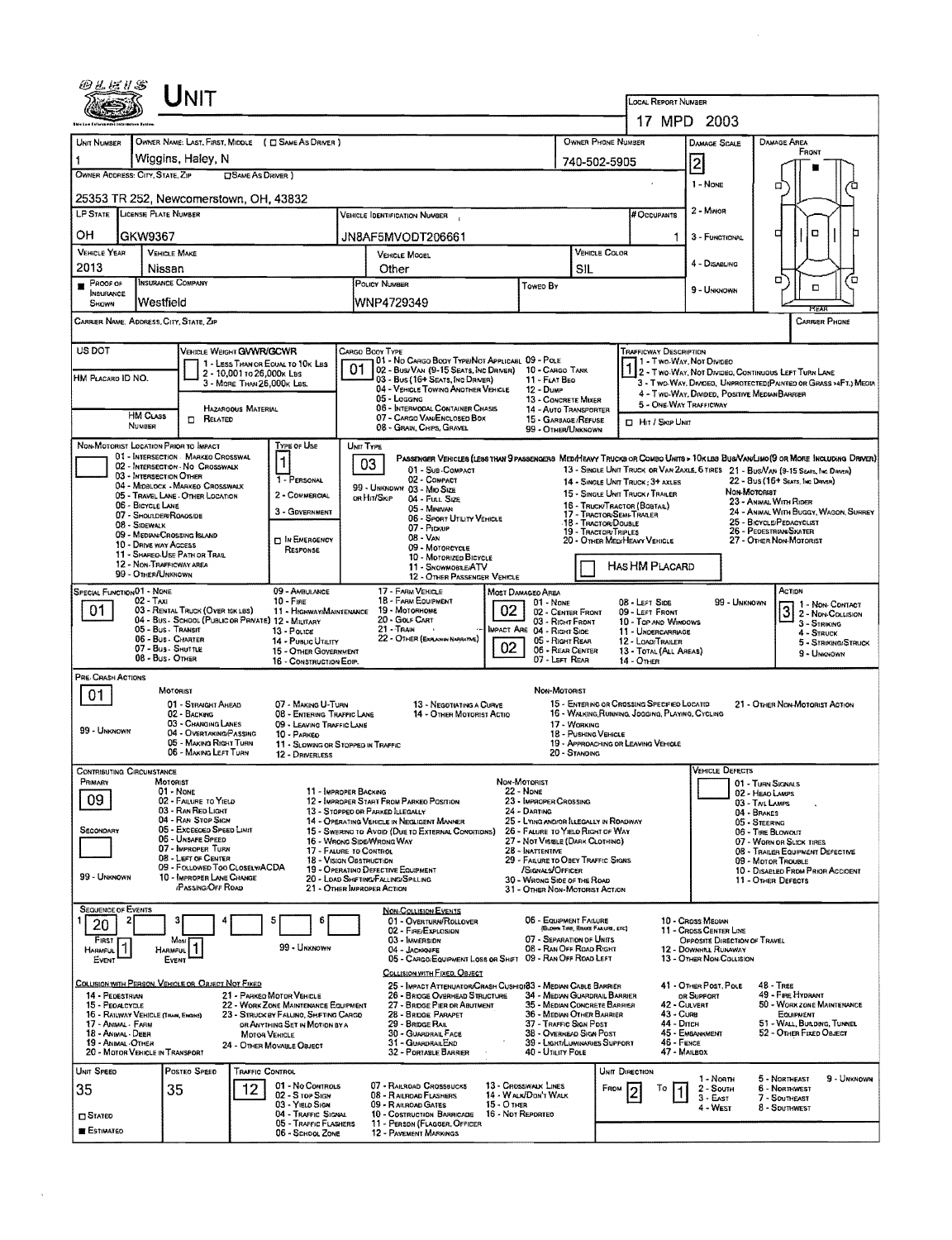| <b>NIT</b>                                                                                                                                                               |                                                                                                                                                      |                                                                                                                                                            |
|--------------------------------------------------------------------------------------------------------------------------------------------------------------------------|------------------------------------------------------------------------------------------------------------------------------------------------------|------------------------------------------------------------------------------------------------------------------------------------------------------------|
|                                                                                                                                                                          |                                                                                                                                                      | <b>LOCAL REPORT NUMBER</b><br>17 MPD 2003                                                                                                                  |
| UMIT NUMBER<br>OWNER NAME: LAST, FIRST, MIDDLE ( C SAME AS DRIVER )                                                                                                      |                                                                                                                                                      | OWNER PHONE NUMBER<br>DAMAGE AREA<br><b>DAMAGE SCALE</b>                                                                                                   |
| Trail, Michelle, L<br>2                                                                                                                                                  |                                                                                                                                                      | FRONT<br>330-412-2028                                                                                                                                      |
| OWNER ADDRESS: CITY, STATE, ZIP<br><b>OSAME AS DRIVER</b> )                                                                                                              |                                                                                                                                                      | 2<br>o<br>1 - NONE                                                                                                                                         |
| 45630 TR 50, Coshocton, OH, 43812                                                                                                                                        |                                                                                                                                                      | о                                                                                                                                                          |
| LP STATE<br>LICENSE PLATE NUMBER                                                                                                                                         | <b>VEHICLE IDENTIFICATION NUMBER</b>                                                                                                                 | 2 - MINOR<br># Occupants                                                                                                                                   |
| он<br>GEX3712                                                                                                                                                            | 5XXGR4A69EG294650                                                                                                                                    | o<br>□<br>3 - FUNCTIONAL<br>1.                                                                                                                             |
| <b>VEHICLE YEAR</b><br><b>VEHICLE MAKE</b><br>2014<br>Kia Motors Corporation                                                                                             | VEHICLE MODEL                                                                                                                                        | VEHICLE COLOR<br>4 - DISABLING                                                                                                                             |
| <b>INSURANCE COMPANY</b><br>Pacor of<br>×                                                                                                                                | Optima<br>POLICY NUMBER<br>Towen By                                                                                                                  | WHI<br>О<br>Έ<br>9 - UNKNOWN                                                                                                                               |
| <b>INSURANCE</b><br>Progressive<br>SHOWN                                                                                                                                 | 40515729                                                                                                                                             |                                                                                                                                                            |
| CARRIER NAME, ADORESS, CITY, STATE, ZIP                                                                                                                                  |                                                                                                                                                      | <b>CARRIER PHONE</b>                                                                                                                                       |
| US DOT<br><b>VEHICLE WEIGHT GVWR/GCWR</b>                                                                                                                                | CARGO BODY TYPE                                                                                                                                      | <b>TRAFFICWAY DESCRIPTION</b>                                                                                                                              |
| 1 - LESS THAN OR EQUAL TO 10K LBS<br>2 - 10,001 то 26,000к Las<br>HM PLACARO ID NO.                                                                                      | 01 - No CARGO BODY TYPE/NOT APPLICABL 09 - POLE<br>01<br>02 - Busi Van (9-15 Seats, Inc Driver)<br>03 - Bus (16+ Seats, Inc Driver)<br>11 - FLAT BED | 1 - Two-Way, Not Divideo<br>10 - CARGO TANK<br>2 - T WO-WAY, NOT DIVIDED, CONTINUOUS LEFT TURN LANE                                                        |
| 3 - MORE THAN 26,000K LBS.                                                                                                                                               | 04 - VEHICLE TOWING ANOTHER VEHICLE<br>12 - Dump<br>05 - Logging                                                                                     | 3 - Two-WAY, DIVIDEO, UNPROTECTED(PAINTEO OR GRASS >4FT.) MEDIA<br>4 - Two WAY DIVIDED, POSITIVE MEDIAN BARRIER<br>13 - CONCRETE MIXER                     |
| HAZARDOUS MATERIAL<br>HM CLASS<br>RELATED<br>n.                                                                                                                          | 06 - INTERMODAL CONTAINER CHASIS<br>07 - CARGO VAN/ENCLOSED BOX                                                                                      | 5 - ONE-WAY TRAFFICWAY<br>14 - AUTO TRANSPORTER<br>15 - GARBAGE /REFUSE<br><b>El Hit / Skip UNIT</b>                                                       |
| NUMBER                                                                                                                                                                   | 08 - GRAIN, CHIPS, GRAVEL                                                                                                                            | 99 - OTHER/UNKNOWN                                                                                                                                         |
| NON-MOTORIST LOCATION PRIOR TO IMPACT<br>TYPE OF USE<br>01 - INTERSECTION - MARKED CROSSWAL<br>1                                                                         | UNIT TYPE<br>03                                                                                                                                      | Passenger Venicles (Less than 9 passengers Med/Heavy Trucks or Combo Units > 10KLBS Bus/VanLino(9 or More Including Driver)                                |
| 02 - INTERSECTION - NO CROSSWALK<br>03 - INTERSECTION OTHER<br>1 - PERSONAL<br>04 - MIDBLOCK - MARKEG CROSSWALK                                                          | 01 - SUB-COMPACT<br>02 - COMPACT                                                                                                                     | 13 - SINGLE UNIT TRUCK OR VAN ZAXLE, 6 TIRES 21 - BUS/VAN (9-15 Seats, INC DIRWER)<br>22 - Bus (16+ Sears, Inc Driver)<br>14 - SINGLE UNIT TRUCK; 3+ AXLES |
| 2 - COMMERCIAL<br>05 - TRAVEL LANE - OTHER LOCATION<br>06 - BICYCLE LANE                                                                                                 | 99 - UNKNOWN 03 - MIO SIZE<br>OR HAYSKIP<br>04 - FULL SIZE                                                                                           | NON-MOTORIST<br>15 - SINGLE UNIT TRUCK/ TRAILER<br>23 - ANIMAL WITH RIDER<br>16 - TRUCK/TRACTOR (BOSTAIL)                                                  |
| 3 - GOVERNMENT<br>07 - SHOULDER/ROADSIDE<br>08 - SIDEWALK                                                                                                                | 05 - MINIVAN<br>06 - SPORT UTILITY VEHICLE                                                                                                           | 24 - ANIMAL WITH BUGGY, WAGON, SURREY<br>17 - TRACTOR/SEMI-TRAILER<br>25 - BICYCLE/PEDACYCLIST<br>18 - TRACTOR/DOUBLE                                      |
| 09 - MEDIAN CROSSING SLAND<br><b>D</b> IN EMERGENCY<br>10 - DRIVE WAY ACCESS                                                                                             | 07 - Pickup<br>$08 - V_{AN}$<br>09 - MOTORCYCLE                                                                                                      | 26 - Pedestrian/Skater<br><b>19 - TRACTOR/TRIPLES</b><br>20 - OTHER MEDIHEAVY VEHICLE<br>27 - OTHER NON-MOTORIST                                           |
| RESPONSE<br>11 - SHARED-USE PATH OR TRAIL<br>12 - NON-TRAFFICWAY AREA                                                                                                    | 10 - MOTORIZED BICYCLE<br>11 - SNOWMOBLE/ATV                                                                                                         | HAS HM PLACARD                                                                                                                                             |
| 99 - OTHER/UNKNOWN                                                                                                                                                       | 12 - OTHER PASSENGER VEHICLE                                                                                                                         | ACTION                                                                                                                                                     |
| SPECIAL FUNCTION <sup>01</sup> - NONE<br>09 - AMBULANCE<br>$02 - T$ AXI<br>$10 - F$ <sub>IRE</sub><br>01<br>03 - RENTAL TRUCK (OVER 10K LBS)<br>11 - HIGHWAY/MAINTENANCE | 17 - FARM VEHICLE<br><b>MOST DAMAGEO AREA</b><br>18 - FARM EQUIPMENT<br>01 - NONE<br>06<br>19 - Мотовноме                                            | 08 - LEFT SIDE<br>99 - UNKNOWN<br>1 - Non-Contact                                                                                                          |
| 04 - Bus - SCHOOL (PUBLIC OR PRIVATE) 12 - MILITARY<br>05 - Bus . TRANSIT<br>$13 - P_{OLICE}$                                                                            | 20 - GOLF CART<br>21 - Train<br>IMPACT ARE 04 - RIGHT SIDE                                                                                           | 4 2 - Non-Collision<br>02 - CENTER FRONT<br>09 - LEFT FRONT<br>03 - RIGHT FRONT<br>10 - TOP AND WINDOWS<br>3 - STRIKING<br>11 - UNDERCARRIAGE              |
| 06 - Bus - CHARTER<br>14 - PUBLIC UTILITY<br>07 - Bus - SHUTTLE<br>15 - OTHER GOVERNMENT                                                                                 | 22 - OTHER (EXPLANCIA NARRATIVE)<br>06                                                                                                               | $4 -$ Struck<br>05 - Right Rear<br>12 - LOAD/TRAILER<br>5 - STRIKING/STRUCK<br>06 - REAR CENTER<br>13 - TOTAL (ALL AREAS)                                  |
| 08 - Bus - OTHER<br>16 - CONSTRUCTION EQIP.                                                                                                                              |                                                                                                                                                      | 9 - UNKNOWN<br>07 - LEFT REAR<br>14 - Отнев                                                                                                                |
| PRE-CRASH ACTIONS<br>MOTORIST<br>11                                                                                                                                      |                                                                                                                                                      | NON-MOTORIST                                                                                                                                               |
| 01 - STRAIGHT AHEAD<br>07 - MAKING U-TURN<br>02 - BACKING<br>08 - ENTERING TRAFFIC LANE                                                                                  | 13 - NEGOTIATING A CURVE<br>14 - OTHER MOTORIST ACTIO                                                                                                | 15 - ENTERING OR CROSSING SPECIFIED LOCATIO<br>21 - OTHER NON-MOTORIST ACTION<br>16 - WALKING, RUNNING, JOGGING, PLAYING, CYCLING                          |
| 03 - CHANGING LANES<br>09 - LEAVING TRAFFIC LANE<br>99 - UNKNOWN<br>04 - OVERTAKING PASSING<br>10 - PARKED                                                               |                                                                                                                                                      | 17 - WORKING<br>18 - PUSHING VEHICLE                                                                                                                       |
| 05 - MAKING RIGHT TURN<br>06 - MAKING LEFT TURN<br>12 - DRIVERLESS                                                                                                       | 11 - Slowing or Stopped in Traffic                                                                                                                   | 19 - APPROACHING OR LEAVING VEHICLE<br>20 - STANDING                                                                                                       |
| <b>CONTRIBUTING CIRCUMSTANCE</b>                                                                                                                                         |                                                                                                                                                      | <b>VEHICLE DEFECTS</b>                                                                                                                                     |
| MOTORIST<br>PRIMARY<br>01 - NONE<br>01<br>02 - FAILURE TO YIELD                                                                                                          | NON-MOTORIST<br>22 NONE<br>11 - IMPROPER BACKING<br>23 - IMPROPER CROSSING<br>12 - IMPROPER START FROM PARKED POSITION                               | 01 - TURN SIGNALS<br>02 - HEAD LAMPS                                                                                                                       |
| 03 - RAN REO LIGHT<br>04 - RAN STOP SIGN                                                                                                                                 | 24 - DARTING<br>13 - STOPPEO OR PARKED ILLEGALLY<br>14 - OPERATING VEHICLE IN NEGLIGENT MANNER                                                       | 03 - TAIL LAMPS<br>04 - BRAKES<br>25 - LYING ANDIOR LLEGALLY IN ROADWAY                                                                                    |
| 05 - Exceeded Speed Limit<br><b>SECONDARY</b><br>06 - UNSAFE SPEED                                                                                                       | 15 - SWERING TO AVOIO (DUE TO EXTERNAL CONDITIONS)<br>16 - WRONG SIDE/WRONG WAY                                                                      | 05 - STEERING<br>26 - FALURE TO YIELD RIGHT OF WAY<br>06 - TIRE BLOWOUT<br>27 - NOT VISIBLE (DARK CLOTHING)<br>07 - WORN OR SLICK TURES                    |
| 07 - Improper Turn<br>08 - LEFT OF CENTER                                                                                                                                | 28 - INATTENTIVE<br>17 - FALURE TO CONTROL<br>18 - VISION OBSTRUCTION                                                                                | 08 - TRAILER EQUIPMENT DEFECTIVE<br>29 - FAILURE TO OBEY TRAFFIC SIGNS<br>09 - Motor Trovale                                                               |
| 09 - FOLLOWED TOO CLOSELY/ACDA<br>99 - Unknown<br>10 - IMPROPER LANE CHANGE                                                                                              | 19 - OPERATING DEFECTIVE EQUIPMENT<br>/SIGNALS/OFFICER<br>20 - LOAD SHIFTING/FALLING/SPILLING                                                        | 10 - DISABLED FROM PRIOR ACCIDENT<br>30 - WRONG SIDE OF THE ROAD<br>11 - OTHER DEFECTS                                                                     |
| (PASSING/OFF ROAD                                                                                                                                                        | 21 - OTHER IMPROPER ACTION                                                                                                                           | 31 - OTHER NON-MOTORIST ACTION                                                                                                                             |
| <b>SEQUENCE OF EVENTS</b><br>6<br>20                                                                                                                                     | <b>NON-COLLISION EVENTS</b><br>01 - OVERTURN/ROLLOVER                                                                                                | 06 - EQUIPMENT FAILURE<br>10 - Cross Median                                                                                                                |
| FIRST I<br>Most                                                                                                                                                          | 02 - FIRE/EXPLOSION<br>03 - IMMERSION                                                                                                                | (BLOWN TIRE, BRANE FAILURE, ETC)<br>11 - CROSS CENTER LINE<br>07 - SEPARATION OF UNITS<br>OPPOSITE DIRECTION OF TRAVEL                                     |
| HARMFUL <sup>1</sup><br>99 - UNKNOWN<br>HARMFUL<br>EVENT<br>EVENT                                                                                                        | 04 - JACKKNIFE<br>05 - CARGO/EQUIPMENT LOSS OR SHIFT 09 - RAN OFF ROAD LEFT                                                                          | 08 - RAN OFF ROAD RIGHT<br>12 - DOWNHEL RUNAWAY<br>13 - OTHER NON-COLLISION                                                                                |
| COLLISION WITH PERSON, VEHICLE OR OBJECT NOT FIXED                                                                                                                       | COLLISION WITH FIXED, OBJECT<br>25 - IMPACT ATTENUATOR/CRASH CUSHION33 - MEDIAN CABLE BARRIER                                                        | 41 - OTHER POST, POLE<br>$48 - \text{TREE}$                                                                                                                |
| 14 - PEDESTRIAN<br>21 - PARKEO MOTOR VEHICLE<br>15 - PEDALCYCLE<br>22 - WORK ZONE MAINTENANCE EQUIPMENT                                                                  | 26 - BRIDGE OVERHEAD STRUCTURE<br>27 - BRIDGE PIER OR ASUTMENT                                                                                       | 49 - FIRE HYDRANT<br>34 - MEDIAN GUARDRAIL BARRIER<br>OR SUPPORT<br>42 - CULVERT<br>50 - WORK ZONE MAINTENANCE<br>35 - MEDIAN CONCRETE BARRIER             |
| 16 - RAILWAY VEHICLE (TRAN, ENGINE)<br>23 - STRUCK BY FALLING, SHIFTING CARGO<br>17 - ANIMAL - FARM<br>OR ANYTHING SET IN MOTION BY A                                    | 28 - BRIDGE PARAPET<br>29 - BRIDGE RAIL                                                                                                              | 43 - Cuna<br>36 - MEOIAN OTHER BARRIER<br>Equipment<br>44 - Олсн<br>51 - WALL, BUILDING, TUNNEL<br>37 - TRAFFIC SIGN POST                                  |
| 18 - ANNAL - DEER<br><b>MOTOR VEHICLE</b><br>19 - Animal - Other<br>24 - Отнея Моудаце Овлест                                                                            | 30 - GUARDRAIL FACE<br>31 - GUARDRAILENO                                                                                                             | 38 - OVERHEAD SIGN POST<br>45 - EMBANKMENT<br>52 - OTHER FIXED OBJECT<br>39 - LIGHT/LUMINARIES SUPPORT<br>46 - FENCE                                       |
| 20 - MOTOR VEHICLE IN TRANSPORT<br>POSTED SPEED<br>UNIT SPEED<br><b>TRAFFIC CONTROL</b>                                                                                  | 32 - PORTABLE BARRIER                                                                                                                                | 40 - UTILITY POLE<br>47 - MAILBOX<br>UNIT DIRECTION                                                                                                        |
| 01 - No CONTROLS<br>12<br>35<br>O                                                                                                                                        | 07 - RAILROAD CROSSBUCKS<br>13 - CROSSWALK LINES                                                                                                     | 5 - NORTHEAST<br>1 - NORTH<br>9 - UNKNOWN<br>2 - South<br><b>6 - NORTHWEST</b><br><b><i><u>Еном</u></i></b><br>То                                          |
| 02 - S TOP SIGN<br>03 - YIELD SIGN                                                                                                                                       | 14 - WALK/DON'T WALK<br>08 - RAILROAD FLASHERS<br>$15 - O$ THER<br>09 - R ALADAO GATES                                                               | $3 - E$ AST<br>7 - SOUTHEAST<br>4 - WEST<br>8 - Southwest                                                                                                  |
| 04 - TRAFFIC SIGNAL<br><b>S</b> TATED<br>05 - TRAFFIC FLASHERS<br><b>ESTIMATED</b><br>06 - SCHOOL ZONE                                                                   | 10 - COSTRUCTION BARRICADE<br>16 - Not Reported<br>11 - PERSON (FLAGGER, OFFICER<br><b>12 - PAVEMENT MARKINGS</b>                                    |                                                                                                                                                            |
|                                                                                                                                                                          |                                                                                                                                                      |                                                                                                                                                            |